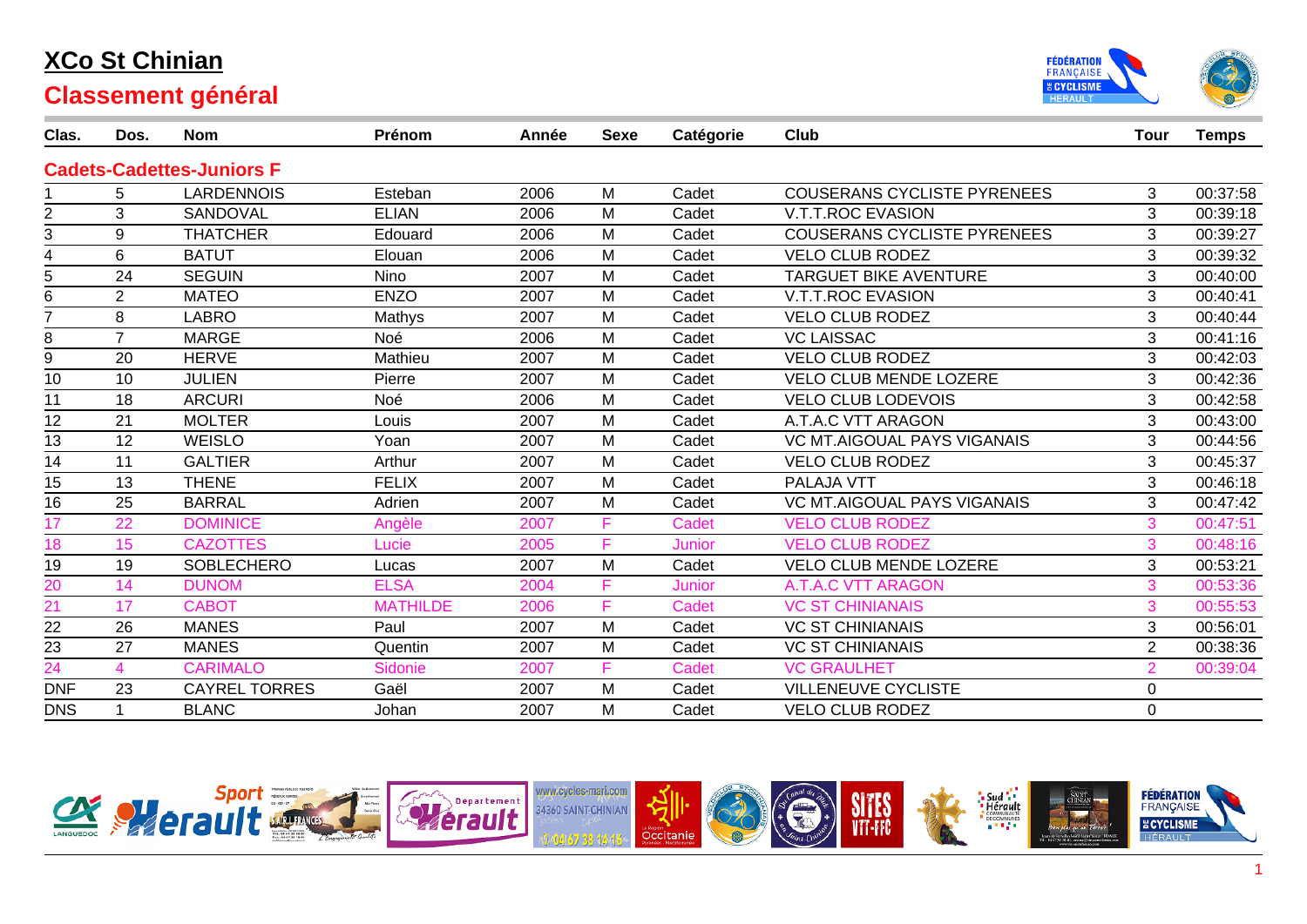



| Clas.          | Dos. | <b>Nom</b>                                   | Prénom            | Année | <b>Sexe</b> | Catégorie       | <b>Club</b>                   | <b>Tour</b>    | <b>Temps</b> |
|----------------|------|----------------------------------------------|-------------------|-------|-------------|-----------------|-------------------------------|----------------|--------------|
|                |      | <b>Juniors M- Master 50 &amp; 60 M-Dames</b> |                   |       |             |                 |                               |                |              |
|                | 47   | <b>PARROT</b>                                | Clément           | 2004  | M           | Junior          | <b>VELO CLUB MENDE LOZERE</b> | 5.             | 01:05:20     |
| $\overline{2}$ | 52   | Bennet                                       | Pierre Louis      | 2004  | M           | Junior          | <b>VELO CLUB RODEZ</b>        | 5.             | 01:05:43     |
| 3              | 48   | <b>EGEA GARCIA</b>                           | Jarod             | 2005  | M           | Junior          | <b>JOUFFROY ACADEMY</b>       | 5              | 01:06:06     |
| 4              | 50   | <b>MARTY</b>                                 | <b>SYLVAIN</b>    | 2005  | M           | Junior          | A.T.A.C VTT ARAGON            | 5              | 01:06:53     |
| 5              | 34   | <b>PORTELLI</b>                              | Simon             | 2005  | M           | Junior          | <b>VELO CLUB RODEZ</b>        | 5              | 01:07:39     |
| 6              | 51   | <b>AYRAL</b>                                 | <b>THOMAS</b>     | 2005  | M           | Junior          | <b>TARGUET BIKE AVENTURE</b>  | 5              | 01:15:07     |
|                | 33   | <b>BRUNEL</b>                                | Morgan            | 1972  | M           | Master 50       | <b>VELO CLUB SPIRIPONTAIN</b> | 5              | 01:16:25     |
| 8              | 41   | <b>FIEU</b>                                  | Stéphane          | 1972  | M           | Master 50       | <b>UV MAZAMET</b>             | 5              | 01:17:40     |
| 9              | 30   | <b>JOCHAULT</b>                              | <b>THIERRY</b>    | 1962  | M           | Master 60       | <b>ASEI</b>                   | 5              | 01:18:09     |
| 10             | 37   | <b>BELIN</b>                                 | <b>CHRISTOPHE</b> | 1967  | M           | Master 50       | <b>ALL BIKES</b>              | 5              | 01:20:35     |
| 11             | 45   | <b>CHASTAIN</b>                              | <b>JULIE</b>      | 2002  | F           | <b>Espoir</b>   | <b>TARGUET BIKE AVENTURE</b>  | 4              | 01:05:27     |
| 12             | 38   | <b>REVESZ</b>                                | Philippe          | 1968  | M           | Master 50       | VTT MAZAMET MONTAGNE NOIRE    | 4              | 01:05:37     |
| 13             | 42   | <b>GIOVANE</b>                               | Sophie            | 1975  | F           | <b>Dames M</b>  | AS CARCASSONNE CYCLISTE       | 4              | 01:06:31     |
| 14             | 32   | <b>SOLLNER</b>                               | Frédéric          | 1961  | M           | Master 60       | <b>ASEI</b>                   | 4              | 01:07:09     |
| 15             | 40   | <b>MONTE</b>                                 | <b>FREDERIC</b>   | 1970  | M           | Master 50       | <b>ASEI</b>                   | 4              | 01:07:09     |
| 16             | 44   | <b>GUILLET</b>                               | <b>FANNY</b>      | 2002  | F           | <b>Espoir</b>   | <b>PALAJA VTT</b>             | 4              | 01:09:11     |
| 17             | 39   | <b>PUJOL</b>                                 | <b>LAURIE</b>     | 1968  | F           | Dames M         | <b>A.T.A.C VTT ARAGON</b>     | 4              | 01:12:07     |
| 18             | 43   | <b>PHILIPPE</b>                              | <b>MARINE</b>     | 2001  | F           | <b>Espoir</b>   | <b>AC BEAUMES DE VENISE</b>   | 4              | 01:16:51     |
| 19             | 46   | <b>VALLES</b>                                | <b>AMELIE</b>     | 2003  | F           | <b>Espoir</b>   | LE ROC DE LA LEGUE            | 4              | 01:19:17     |
| 20             | 80   | <b>ROCHE</b>                                 | <b>Pauline</b>    | 1998  | F           | <b>Senior F</b> | <b>VELO CLUB MENDE LOZERE</b> | 4              | 01:21:42     |
| 21             | 35   | <b>THOMAS</b>                                | <b>DIDIER</b>     | 1958  | M           | Master 60       | <b>V.C.C. BITERROIS</b>       | 3              | 01:12:52     |
| <b>DNF</b>     | 31   | <b>COUDERC</b>                               | <b>Céline</b>     | 1991  | F           | <b>Dames M</b>  | <b>VELO CLUB MENDE LOZERE</b> | $\overline{2}$ | 00:39:16     |
| <b>DNS</b>     | 36   | <b>MARTY</b>                                 | Claude            | 1965  | M           | Master 50       | A.T.A.C VTT ARAGON            | 0              |              |
| <b>DNS</b>     | 49   | LORAIN                                       | <b>CLEMENT</b>    | 2005  | M           | Junior          | BEZIERS-MEDITERRANEE CYCL     | 0              |              |

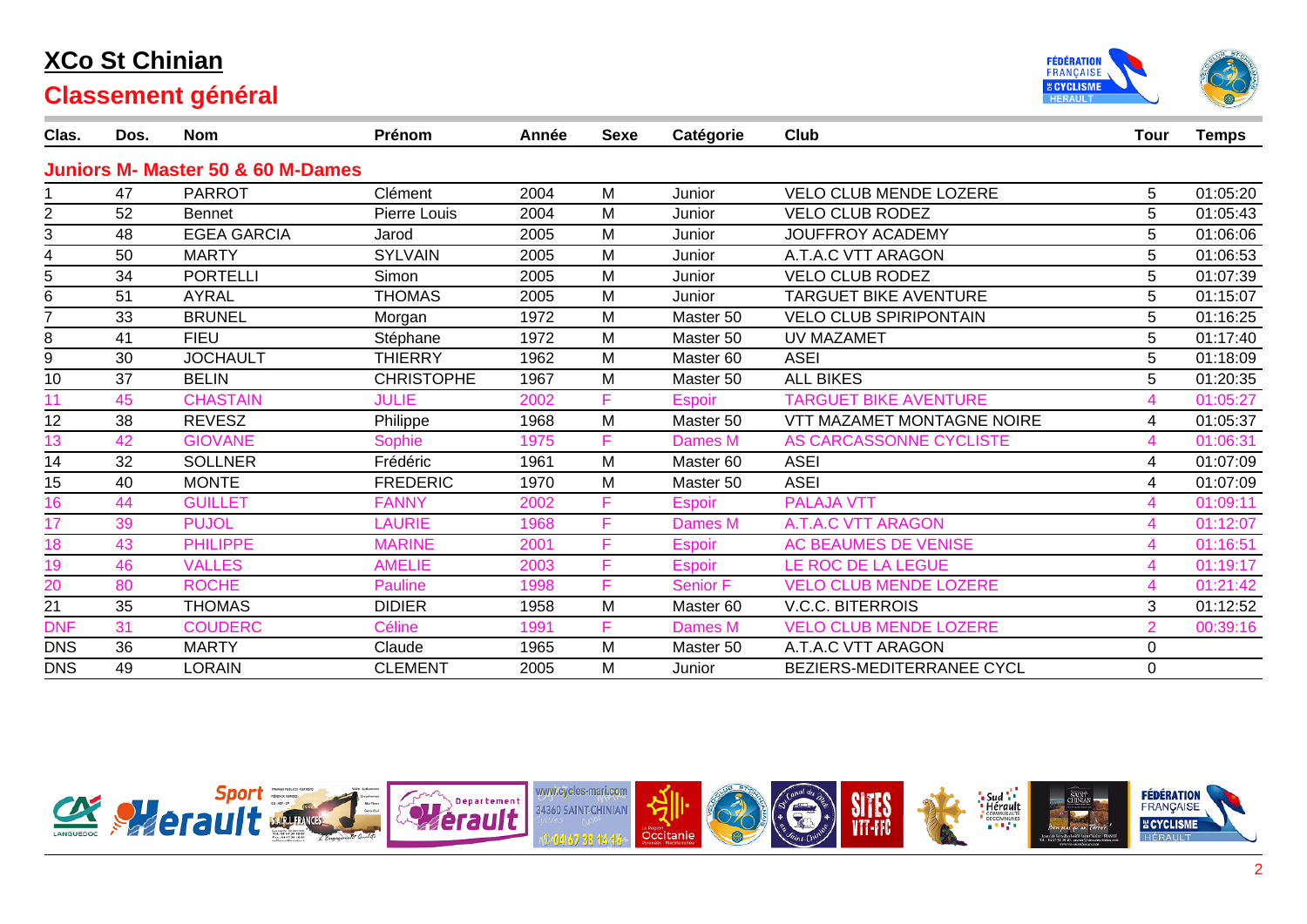



| Clas.           | Dos. | <b>Nom</b>                                    | Prénom               | Année | <b>Sexe</b> | Catégorie | Club                               | <b>Tour</b>    | <b>Temps</b> |
|-----------------|------|-----------------------------------------------|----------------------|-------|-------------|-----------|------------------------------------|----------------|--------------|
|                 |      | <b>Espoirs M-Seniors M-Master 30 &amp; 40</b> |                      |       |             |           |                                    |                |              |
|                 | 81   | <b>CELIE</b>                                  | Nathan               | 1999  | M           | Senior    | VELO 2000 ONET                     | 6              | 01:12:42     |
| 2               | 78   | <b>GOMBERT</b>                                | Frédéric             | 1990  | M           | Master 30 | AS CARCASSONNE CYCLISTE            | 6              | 01:15:18     |
| 3               | 55   | <b>ROCQUET</b>                                | David                | 1993  | M           | Senior    | <b>VC St-Chinian</b>               | 6              | 01:16:08     |
| 4               | 86   | <b>RIVIER</b>                                 | Maxime               | 2002  | M           | Espoir    | <b>VC MT.AIGOUAL PAYS VIGANAIS</b> | 6              | 01:17:34     |
| 5               | 84   | <b>BUSQUIER</b>                               | <b>BAPTISTE</b>      | 2002  | M           | Espoir    | <b>CALVISSON VTT</b>               | 6              | 01:20:40     |
| 6               | 57   | <b>FALIERES</b>                               | Quentin              | 2003  | M           | Espoir    | <b>VELO CLUB RODEZ</b>             | 6              | 01:21:15     |
| $\overline{7}$  | 53   | <b>VALARIER</b>                               | <b>VICTOR</b>        | 1999  | M           | Senior    | LE ROC DE LA LEGUE                 | 6              | 01:21:28     |
| 8               | 70   | <b>JULIEN</b>                                 | <b>DAVID</b>         | 1978  | M           | Master 40 | <b>VELO CLUB MENDE LOZERE</b>      | $6\phantom{1}$ | 01:21:54     |
| 9               | 74   | <b>LAFFONT</b>                                | Guillaume            | 1985  | M           | Master 30 | TEAM MONTAGNAC AC                  | 6              | 01:22:09     |
| 10              | 54   | <b>CAYREL</b>                                 | <b>FLORIAN</b>       | 1996  | M           | Senior    | <b>VELO CLUB MENDE LOZERE</b>      | 6              | 01:22:10     |
| 11              | 68   | <b>MARC</b>                                   | <b>BENOIT PIERRE</b> | 1977  | M           | Master 40 | <b>ALL BIKES</b>                   | 6              | 01:23:11     |
| 12              | 65   | <b>BLANC</b>                                  | Alexandre            | 1975  | M           | Master 40 | <b>VELO CLUB RODEZ</b>             | 6              | 01:23:34     |
| 13              | 63   | <b>MOLTER</b>                                 | Hugo                 | 1973  | M           | Master 40 | A.T.A.C VTT ARAGON                 | 6              | 01:24:22     |
| 14              | 56   | <b>CRONIER</b>                                | Philippe             | 1973  | M           | Master 40 | ASS CY PHIL'BIKES AUTERIVE         | 6              | 01:25:50     |
| $\overline{15}$ | 76   | <b>TAILHADES</b>                              | <b>MICHAEL</b>       | 1986  | M           | Master 30 | <b>VELO-TONIC VAUVERDOIS</b>       | $6\phantom{1}$ | 01:26:25     |
| 16              | 29   | Joulie                                        | <b>Nicolas</b>       | 1973  | M           | Master 40 | <b>ASMC MURET</b>                  | 6              | 01:27:37     |
| 17              | 67   | <b>METGE</b>                                  | <b>DAVID</b>         | 1975  | M           | Master 40 | <b>VC MT.AIGOUAL PAYS VIGANAIS</b> | 6              | 01:28:35     |
| $\overline{18}$ | 62   | <b>MANDIRAC</b>                               | Alexandre            | 1973  | M           | Master 40 | A.T.A.C VTT ARAGON                 | 5              | 01:13:37     |
| 19              | 82   | <b>ARGUEL</b>                                 | Corentin             | 2001  | M           | Espoir    | <b>VC MT.AIGOUAL PAYS VIGANAIS</b> | 5              | 01:13:58     |
| $\overline{20}$ | 72   | <b>COLLODEL</b>                               | Benjamin             | 1981  | M           | Master 40 | PALAJA VTT                         | 5              | 01:14:06     |
| 21              | 88   | Cabot                                         | Aurelien             | 2002  | M           | Espoir    | velo club st chinian               | 5              | 01:14:08     |
| $\overline{22}$ | 66   | <b>VEDRINES</b>                               | Yann                 | 1975  | M           | Master 40 | <b>ASEI</b>                        | 5              | 01:14:56     |
| 23              | 89   | Vernet                                        | Axel                 | 2002  | M           | Espoir    |                                    | 5              | 01:15:36     |
| $\overline{24}$ | 28   | <b>Brun</b>                                   | Gregory              | 1983  | M           | Master 30 | <b>VC ST CHINIANAIS</b>            | 5              | 01:16:11     |
| $\overline{25}$ | 71   | <b>COLOME</b>                                 | Benjamin             | 1980  | M           | Master 40 | AS CARCASSONNE CYCLISTE            | 5              | 01:16:36     |
| $\frac{1}{26}$  | 58   | <b>JULIAN</b>                                 | <b>DANIEL</b>        | 1984  | M           | Master 30 | <b>ASEI</b>                        | 5              | 01:17:04     |
| 27              | 60   | <b>MARC</b>                                   | <b>SYLVAIN</b>       | 1973  | M           | Master 40 | <b>ALL BIKES</b>                   | 5              | 01:17:59     |
| 28              | 69   | <b>BONAFE</b>                                 | Cyril                | 1977  | M           | Master 40 | ASSOCIATION PROMOTION DU CYCLISME  | 5              | 01:18:26     |

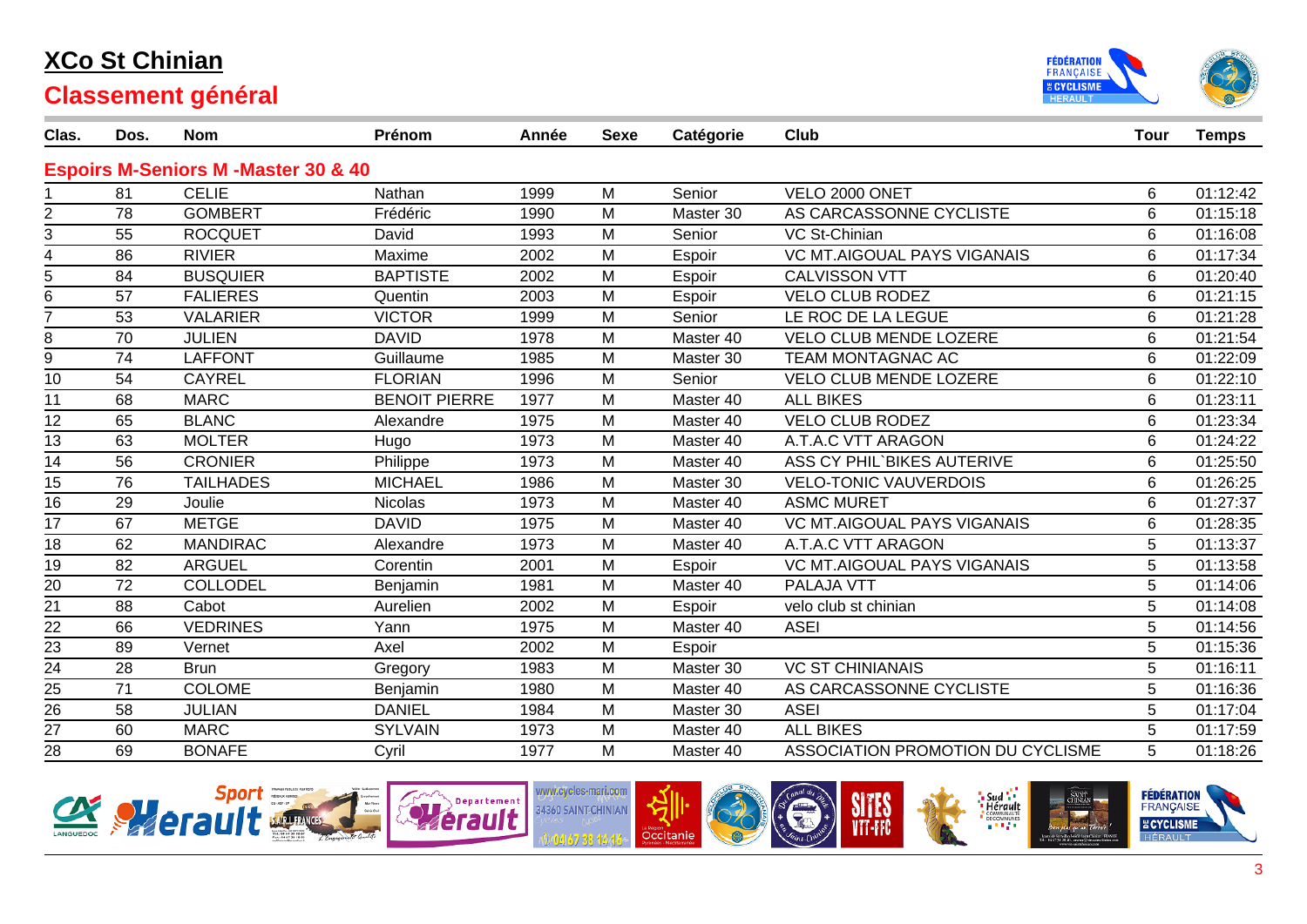

| Clas.      | Dos. | <b>Nom</b>            | Prénom            | Année | Sexe | Catégorie | Club                          | Tour        | Temps    |
|------------|------|-----------------------|-------------------|-------|------|-----------|-------------------------------|-------------|----------|
| 29         | 73   | CASSE                 | Jérôme            | 1981  | M    | Master 40 | PALAJA VTT                    | 5           | 01:23:06 |
| 30         | 134  | Simar                 | Damien            | 1975  | M    | Master 40 | <b>BMC</b>                    | $5^{\circ}$ | 01:26:45 |
| 31         | 83   | <b>GAUDAN CORTIJO</b> | <b>QUENTIN</b>    | 2001  | M    | Espoir    | A.T.A.C VTT ARAGON            |             | 01:27:16 |
| <b>DNF</b> | 77   | <b>CREUSY</b>         | Alexandre         | 1988  | M    | Master 30 | TEAM MONTAGNAC AC             |             | 00:45:19 |
| <b>DNF</b> | 59   | <b>GUALLAR</b>        | Simon             | 2001  | M    | Espoir    | <b>VELO CLUB RODEZ</b>        |             | 00:28:02 |
| <b>DNF</b> | 64   | ARMERO                | <b>CHRISTOPHE</b> | 1974  | M    | Master 40 | AS CARCASSONNE CYCLISTE       |             | 00:30:07 |
| <b>DNF</b> | 85   | <b>NAVARRO</b>        | <b>ROMAIN</b>     | 2002  | M    | Espoir    | <b>VELO SPRINT NARBONNAIS</b> |             | 00:12:44 |
| <b>DNS</b> | 61   | <b>MATEO</b>          | <b>JEROME</b>     | 1982  | M    | Master 40 | <b>PEZENAS VCLL</b>           |             |          |
| <b>DNS</b> | 75   | <b>DUCAILAR</b>       | <b>VINCENT</b>    | 1986  | M    | Master 30 | <b>V.T.T.ROC EVASION</b>      |             |          |

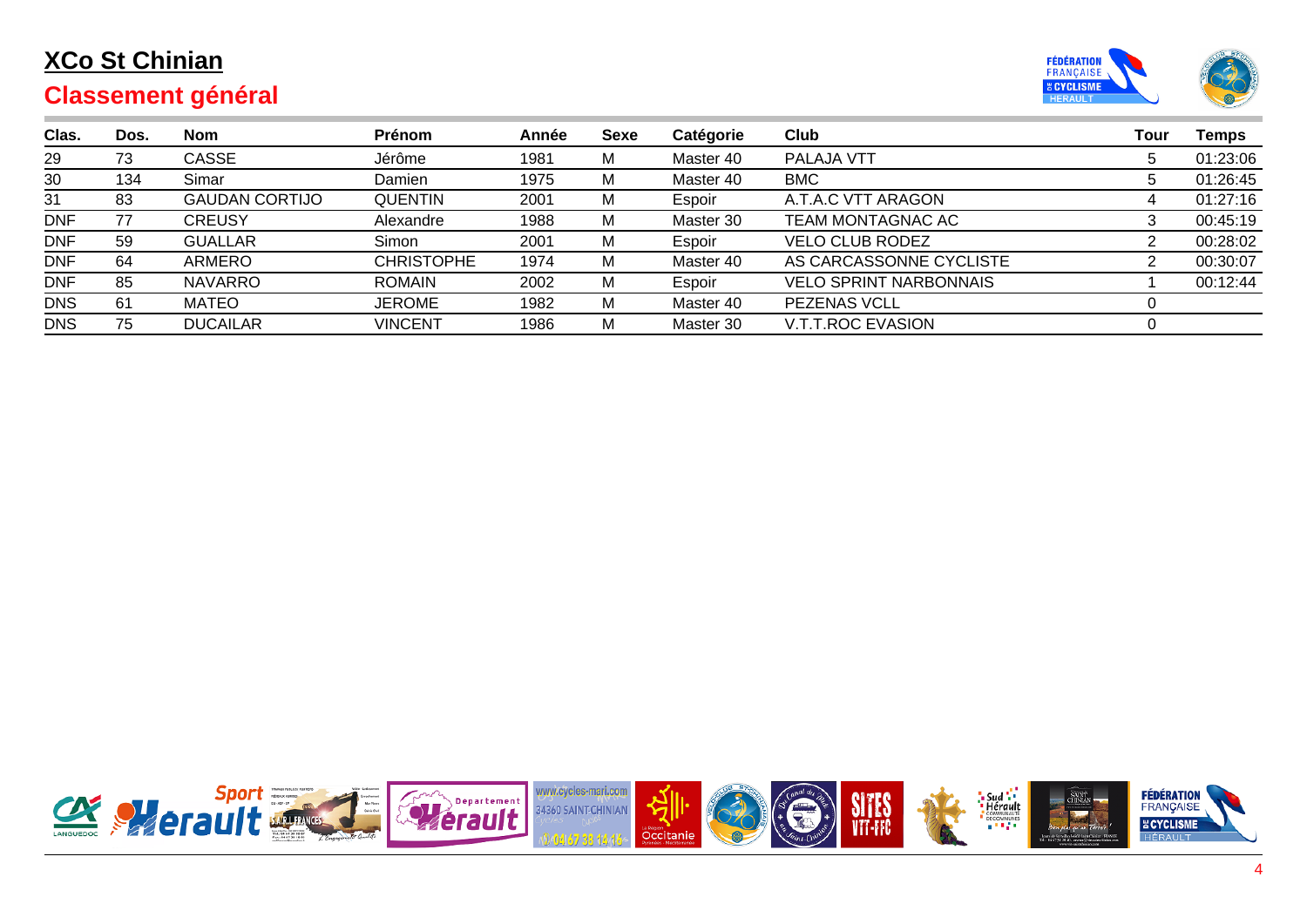



| Clas.            | Dos. | <b>Nom</b>           | Prénom          | Année | <b>Sexe</b> | Catégorie       | <b>Club</b>                        | <b>Tour</b>    | <b>Temps</b> |
|------------------|------|----------------------|-----------------|-------|-------------|-----------------|------------------------------------|----------------|--------------|
| <b>Benjamins</b> |      |                      |                 |       |             |                 |                                    |                |              |
|                  | 152  | <b>MARC</b>          | <b>ESTEBAN</b>  | 2010  | M           | Benjamin        | <b>ALL BIKES</b>                   | 3              | 00:23:16     |
| $\overline{2}$   | 141  | <b>ZUGER MILAZZO</b> | <b>ILAN</b>     | 2010  | M           | Benjamin        | <b>VELO CLUB LODEVOIS</b>          | 3              | 00:23:30     |
| 3                | 140  | <b>VEYRAC</b>        | <b>Robin</b>    | 2010  | M           | Benjamin        | <b>VELO CLUB RODEZ</b>             | 3              | 00:24:26     |
| 4                | 144  | <b>PARROT</b>        | Etienne         | 2011  | M           | Benjamin        | UNION SPORTIVE COLOMIERS CYCLISME  | 3              | 00:26:13     |
| 5                | 143  | <b>ROSES</b>         | <b>MANEL</b>    | 2011  | M           | Benjamin        | A.T.A.C VTT ARAGON                 | 3              | 00:26:25     |
| 6                | 142  | <b>BERNIERE</b>      | Tom             | 2010  | M           | Benjamin        | PALAJA VTT                         | 3              | 00:27:02     |
|                  | 147  | <b>GRANELL</b>       | <b>CORENTIN</b> | 2010  | M           | Benjamin        | <b>VELO SPRINT NARBONNAIS</b>      | 3              | 00:27:50     |
| 8                | 155  | <b>CREPET</b>        | Maxence         | 2011  | M           | Benjamin        | <b>VC MT.AIGOUAL PAYS VIGANAIS</b> | 3              | 00:28:42     |
| 9                | 154  | <b>RIBAS</b>         | Dario           | 2011  | M           | Benjamin        | BEZIERS-MEDITERRANEE CYCL          | 3              | 00:28:46     |
| 10               | 160  | <b>STEVENS</b>       | Loris           | 2011  | M           | Benjamin        | <b>GSC BLAGNAC VELO SPORT 31</b>   | 3              | 00:28:50     |
| 11               | 159  | <b>DE ZAN</b>        | Jade            | 2011  | F           | <b>Benjamin</b> | <b>COUSERANS CYCLISTE PYRENEES</b> | 3              | 00:28:54     |
| 12               | 164  | CASSE                | Dorian          | 2011  | M           | Benjamin        | PALAJA VTT                         | 3              | 00:29:11     |
| 13               | 163  | <b>VITALIS</b>       | <b>YANN</b>     | 2011  | M           | Benjamin        | A.T.A.C VTT ARAGON                 | 3              | 00:29:12     |
| 14               | 150  | <b>ALAUZE</b>        | _éopoldine      | 2010  | F           | <b>Benjamin</b> | <b>VELO CLUB RODEZ</b>             | 3              | 00:29:13     |
| 15               | 156  | <b>BOURGOIS</b>      | Lilian          | 2011  | M           | Benjamin        | A.T.A.C VTT ARAGON                 | 3              | 00:30:06     |
| 16               | 161  | <b>GALTIER</b>       | <b>Alyssa</b>   | 2011  | F           | <b>Benjamin</b> | <b>VELO CLUB RODEZ</b>             | 3              | 00:30:09     |
| 17               | 145  | <b>MUYOR</b>         | <b>RAFAEL</b>   | 2010  | M           | Benjamin        | <b>VELO SPRINT NARBONNAIS</b>      | 3              | 00:31:24     |
| 18               | 148  | <b>ESTEVE</b>        | <b>Alexis</b>   | 2010  | M           | Benjamin        | <b>VELO SPRINT NARBONNAIS</b>      | 3              | 00:33:11     |
| 19               | 158  | <b>GAUJAL</b>        | Antoine         | 2011  | M           | Benjamin        | <b>VC ST CHINIANAIS</b>            | 3              | 00:33:50     |
| 20               | 146  | <b>DUBOIS</b>        | Jules           | 2011  | M           | Benjamin        | <b>UZES VELO CLUB</b>              | 3              | 00:34:18     |
| 21               | 151  | <b>FERON</b>         | Coralie         | 2010  | F           | Benjamin        | <b>MONTAUBAN CYCLISME 82</b>       | 3              | 00:34:56     |
| 22               | 149  | <b>MASSON</b>        | Zoé             | 2010  | F           | <b>Benjamin</b> | LE ROC DE LA LEGUE                 | 3              | 00:36:16     |
| $\overline{23}$  | 153  | <b>SALAME</b>        | <b>Malie</b>    | 2010  | F           | <b>Benjamin</b> | <b>V.T.T.ROC EVASION</b>           | 3              | 00:37:31     |
| $\overline{24}$  | 157  | <b>DISSANE</b>       | <b>Clara</b>    | 2011  | F           | <b>Benjamin</b> | <b>ALBI VELO SPORT</b>             | $\overline{2}$ | 00:24:57     |
| 25               | 165  | PIERRON CONTARET     | Liam            | 2011  | M           | Benjamin        | <b>VC ST CHINIANAIS</b>            | $\overline{2}$ | 00:25:24     |
| $\overline{26}$  | 139  | <b>POUDET</b>        | Paolo           | 2011  | M           | Benjamin        | VC St-Chinian                      | $\overline{2}$ | 00:28:20     |
| 27               | 162  | <b>DELPECH</b>       | Lilou           | 2011  | F           | <b>Benjamin</b> | <b>US FRONTON</b>                  | $\overline{2}$ | 00:31:37     |

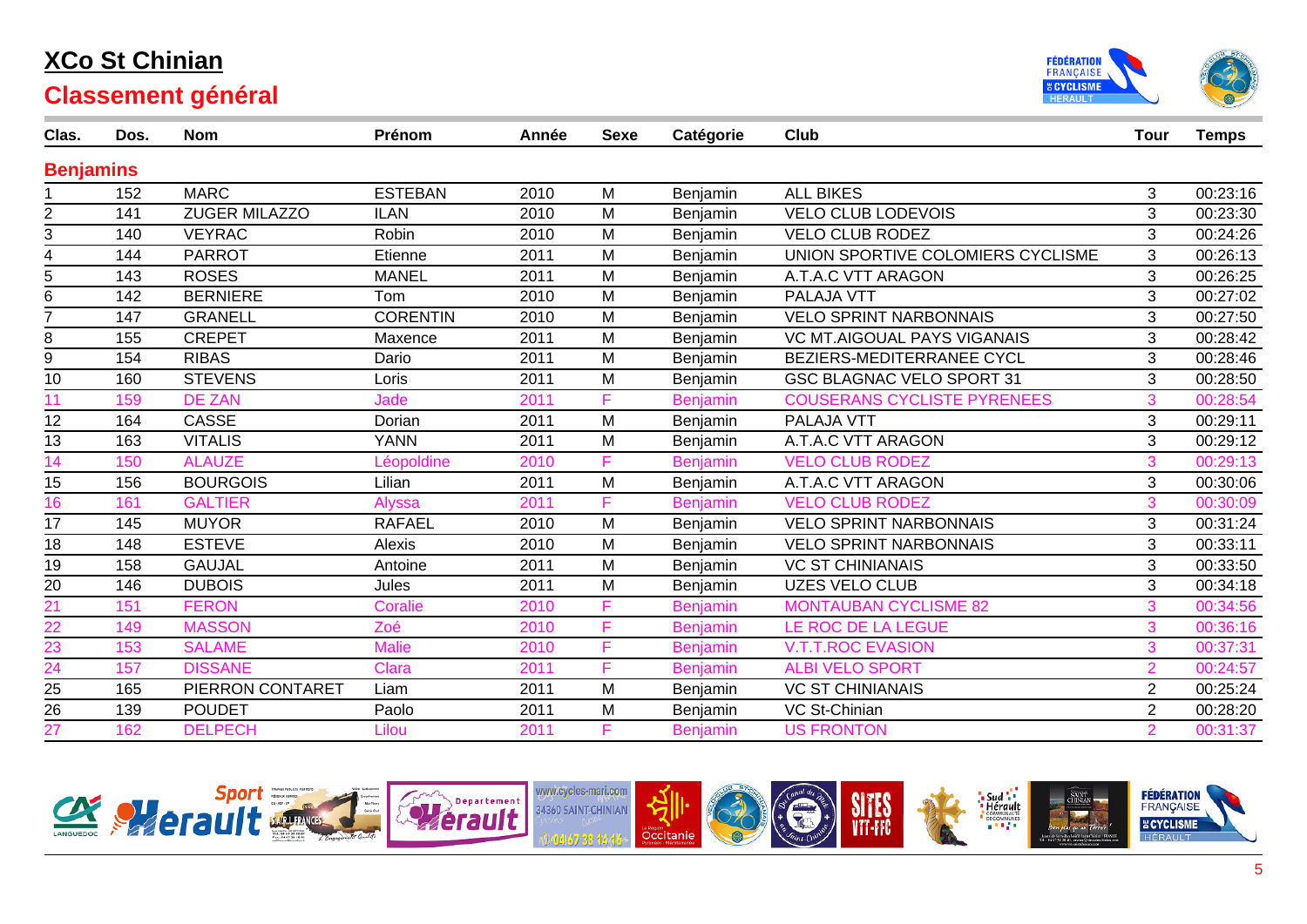



| Clas.           | Dos. | <b>Nom</b>          | Prénom          | Année | <b>Sexe</b> | Catégorie     | Club                               | <b>Tour</b>             | <b>Temps</b> |
|-----------------|------|---------------------|-----------------|-------|-------------|---------------|------------------------------------|-------------------------|--------------|
| <b>Minimes</b>  |      |                     |                 |       |             |               |                                    |                         |              |
|                 | 111  | <b>BELY</b>         | <b>Alexis</b>   | 2008  | M           | Minime        | <b>VELO CLUB RODEZ</b>             | 4                       | 00:28:51     |
| $\overline{2}$  | 101  | <b>VILLEBRUN</b>    | <b>TOM</b>      | 2009  | M           | Minime        | <b>V.T.T.ROC EVASION</b>           | 4                       | 00:28:57     |
| 3               | 100  | <b>RAFFO</b>        | Joseph          | 2008  | M           | Minime        | UNION SPORTIVE COLOMIERS CYCLISME  | 4                       | 00:29:04     |
| 4               | 103  | <b>SALAME</b>       | <b>TEVA</b>     | 2009  | M           | Minime        | <b>V.T.T.ROC EVASION</b>           | 4                       | 00:29:51     |
| 5               | 102  | <b>MARGE</b>        | Jules           | 2009  | M           | Minime        | <b>VC LAISSAC</b>                  | 4                       | 00:30:04     |
| 6               | 116  | <b>CATALANO</b>     | Tristan         | 2008  | M           | Minime        | <b>TARGUET BIKE AVENTURE</b>       | 4                       | 00:30:23     |
| $\overline{7}$  | 117  | <b>BOUREMEL</b>     | llan            | 2008  | M           | Minime        | <b>V.T.T.ROC EVASION</b>           | 4                       | 00:31:07     |
| 8               | 105  | QUÉRÉ               | Louis           | 2008  | M           | Minime        | <b>COUSERANS CYCLISTE PYRENEES</b> | 4                       | 00:31:11     |
| 9               | 122  | <b>MARC</b>         | <b>NOAH</b>     | 2009  | M           | Minime        | <b>ALL BIKES</b>                   | 4                       | 00:31:24     |
| 10              | 127  | <b>TESTIER</b>      | <b>Mathis</b>   | 2009  | M           | Minime        | <b>VC MT.AIGOUAL PAYS VIGANAIS</b> | 4                       | 00:31:25     |
| 11              | 124  | <b>CARRIERE</b>     | Maxence         | 2009  | M           | Minime        | <b>VC LAISSAC</b>                  | 4                       | 00:31:51     |
| 12              | 121  | <b>HERLEIN</b>      | Nolan           | 2008  | M           | Minime        | <b>VELO CLUB LODEVOIS</b>          | 4                       | 00:32:03     |
| 13              | 108  | <b>MOUNDY</b>       | Evan            | 2009  | M           | Minime        | A.T.A.C VTT ARAGON                 | 4                       | 00:32:05     |
| 14              | 123  | <b>COSSET</b>       | Jules           | 2009  | M           | Minime        | <b>COUSERANS CYCLISTE PYRENEES</b> | 4                       | 00:32:45     |
| 15              | 120  | <b>POMARET</b>      | Clément         | 2008  | M           | Minime        | <b>VC MT.AIGOUAL PAYS VIGANAIS</b> | 4                       | 00:32:54     |
| 16              | 106  | PAUCHARD GAZZERA    | Livio           | 2008  | M           | Minime        | <b>VILLENEUVE CYCLISTE</b>         | 4                       | 00:33:10     |
| 17              | 125  | <b>PROME</b>        | Gabin           | 2009  | M           | Minime        | A.T.A.C VTT ARAGON                 | 4                       | 00:33:19     |
| 18              | 104  | <b>THATCHER</b>     | Henri           | 2008  | M           | Minime        | <b>COUSERANS CYCLISTE PYRENEES</b> | 4                       | 00:33:41     |
| $\overline{19}$ | 107  | <b>DUBOIS</b>       | Axel            | 2008  | M           | Minime        | <b>UZES VELO CLUB</b>              | $\overline{\mathbf{4}}$ | 00:34:51     |
| 20              | 109  | <b>LABARRE</b>      | Matéo           | 2009  | M           | Minime        | A.T.A.C VTT ARAGON                 | 4                       | 00:34:58     |
| 21              | 112  | <b>GAILLETON</b>    | <b>EDGAR</b>    | 2008  | M           | Minime        | A.T.A.C VTT ARAGON                 | 4                       | 00:35:02     |
| $\overline{22}$ | 110  | <b>FALBIERSKI</b>   | Thibault        | 2009  | M           | Minime        | A.T.A.C VTT ARAGON                 | 4                       | 00:36:08     |
| $\overline{23}$ | 128  | <b>DE ZAN</b>       | <b>Eloïse</b>   | 2009  | F           | <b>Minime</b> | <b>COUSERANS CYCLISTE PYRENEES</b> | 4                       | 00:36:50     |
| $\overline{24}$ | 126  | <b>BALEZ POUGET</b> | <b>Baptiste</b> | 2009  | M           | Minime        | <b>TARGUET BIKE AVENTURE</b>       | 4                       | 00:36:58     |
| $\frac{25}{26}$ | 114  | <b>BRUN</b>         | <b>SACHA</b>    | 2008  | M           | Minime        | <b>VC ST CHINIANAIS</b>            | 4                       | 00:37:26     |
|                 | 118  | <b>FOURCADE</b>     | <b>MARTIN</b>   | 2008  | M           | Minime        | <b>PALAJA VTT</b>                  | 3                       | 00:30:27     |
| $\overline{27}$ | 87   | Viudet              | Mael            | 2009  | M           | Minime        | <b>VC ST CHINIANAIS</b>            | 3                       | 00:31:36     |
| 28              | 115  | <b>LAGARDE</b>      | <b>ALICIA</b>   | 2008  | F           | <b>Minime</b> | <b>A.T.A.C VTT ARAGON</b>          | 3                       | 00:32:12     |

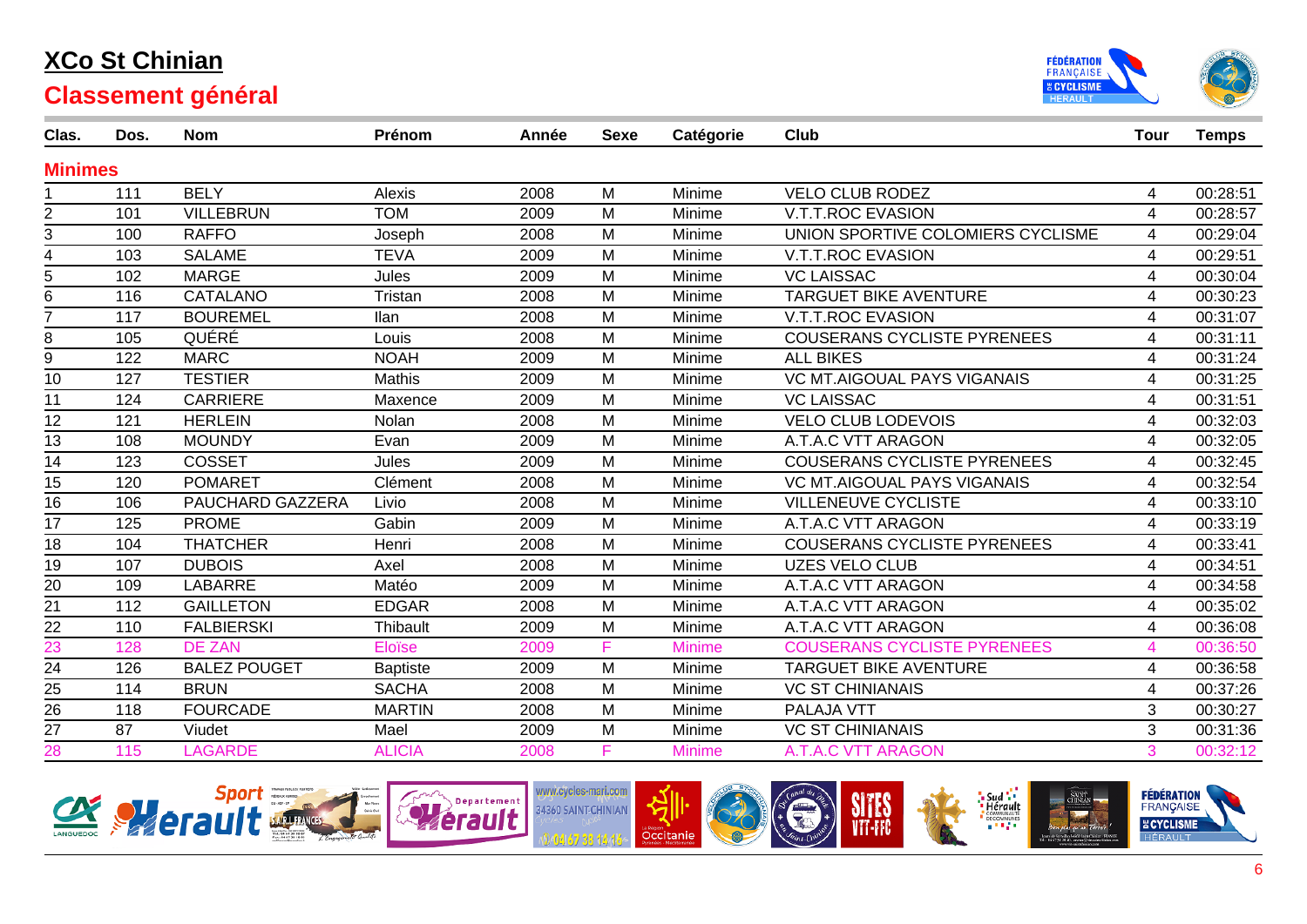

| Clas.      | Dos. | <b>Nom</b>       | <b>Prénom</b> | Année | Sexe | Catégorie     | Club                          | Tour | Temps    |
|------------|------|------------------|---------------|-------|------|---------------|-------------------------------|------|----------|
| 29         | 16   | TERUEL           | LEO           | 2009  | M    | Minime        | <b>VC ST CHINIANAIS</b>       |      | 00:34:26 |
| 30         | 119  | PIERRON CONTARET | Esteban       | 2008  | M    | Minime        | <b>VC ST CHINIANAIS</b>       |      | 00:34:28 |
| 31         | 129  | <b>MARTIN</b>    | Thibaut       | 2009  | M    | Minime        | <b>VC ST CHINIANAIS</b>       |      | 00:34:36 |
| 32         | 132  | LAGARDE          | Amandine      | 2009  |      | <b>Minime</b> | A.T.A.C VTT ARAGON            |      | 00:35:28 |
| 33         | 113  | <b>DELPECH</b>   | Manon         | 2008  |      | <b>Minime</b> | <b>US FRONTON</b>             |      | 00:35:49 |
| 34         | 131  | <b>GOUALLE</b>   | Lucas         | 2009  | M    | Minime        | <b>VC ST CHINIANAIS</b>       |      | 00:38:35 |
| <b>DNF</b> | 133  | <b>TICHET</b>    | <b>ELIOT</b>  | 2009  | M    | Minime        | <b>VELO CLUB MENDE LOZERE</b> |      | 00:15:21 |
| <b>DNS</b> | 130  | <b>FERNANDEZ</b> | Mathias       | 2009  | M    | Minime        | <b>VC ST CHINIANAIS</b>       |      |          |

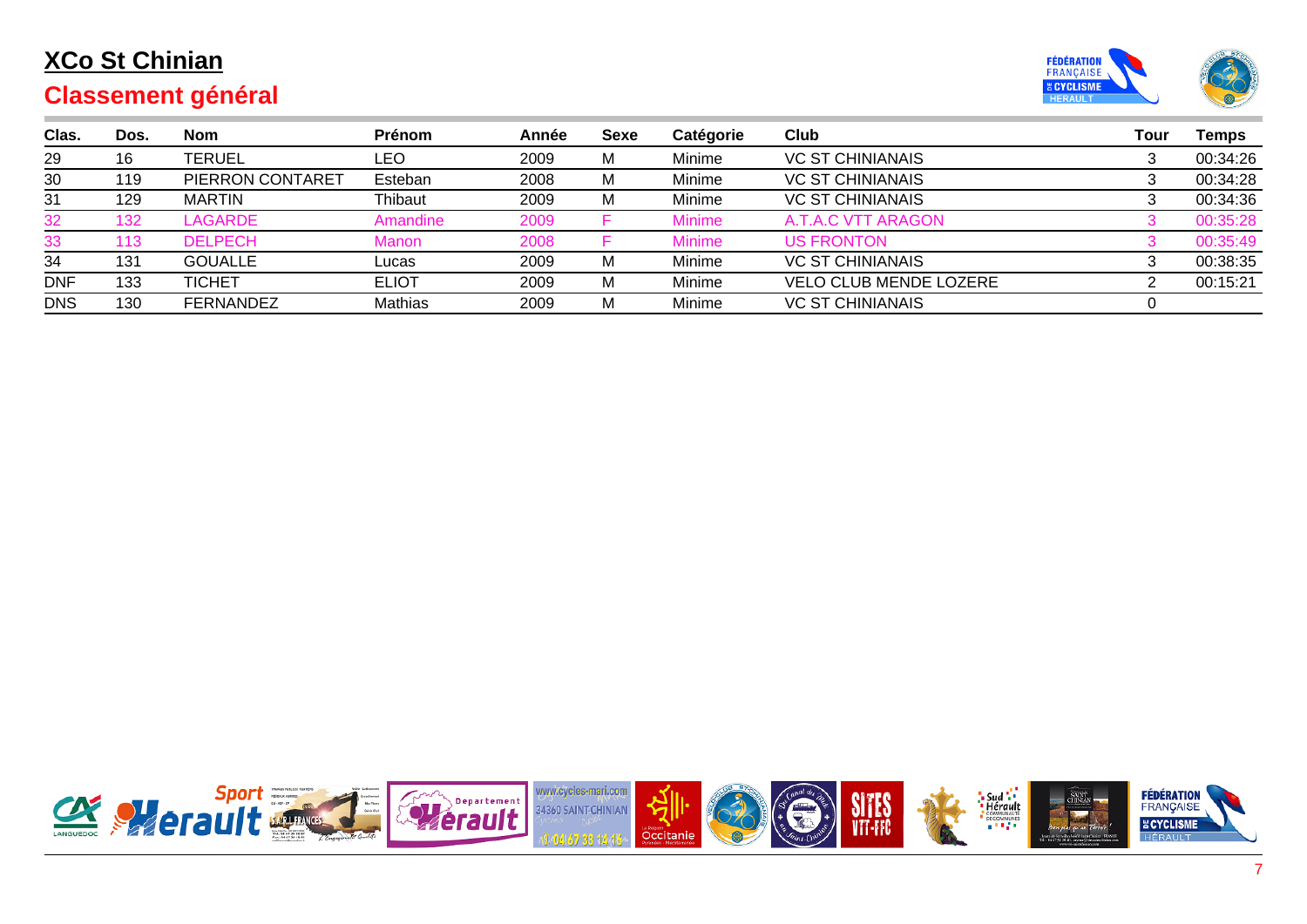



| Clas.           | Dos. | <b>Nom</b>            | Prénom          | Année | <b>Sexe</b> | Catégorie      | Club                              | <b>Tour</b>    | <b>Temps</b> |
|-----------------|------|-----------------------|-----------------|-------|-------------|----------------|-----------------------------------|----------------|--------------|
| <b>Pupilles</b> |      |                       |                 |       |             |                |                                   |                |              |
|                 | 181  | <b>MARC</b>           | <b>LEO</b>      | 2012  | M           | Pupille        | <b>ALL BIKES</b>                  | $\overline{2}$ | 00:15:36     |
| $\overline{2}$  | 166  | <b>DOCQUIER</b>       | Gabriel         | 2012  | M           | Pupille        | <b>VELO CLUB LODEVOIS</b>         | $\overline{2}$ | 00:16:26     |
| 3               | 167  | <b>VILLEBRUN</b>      | Louis           | 2012  | M           | Pupille        | V.T.T.ROC EVASION                 | $\overline{2}$ | 00:16:36     |
| 4               | 169  | PLAZANET              | Esteban         | 2012  | M           | Pupille        | <b>VELO CLUB LODEVOIS</b>         | $\overline{2}$ | 00:16:37     |
| 5               | 170  | PLAZANET              | Titouan         | 2012  | M           | Pupille        | <b>VELO CLUB LODEVOIS</b>         | $\overline{2}$ | 00:17:05     |
| 6               | 187  | <b>TICHET</b>         | Charly          | 2012  | M           | Pupille        | <b>VELO CLUB MENDE LOZERE</b>     | $\overline{2}$ | 00:17:54     |
| $\overline{7}$  | 174  | <b>TAILHADES</b>      | Malone          | 2013  | M           | Pupille        | <b>VELO-TONIC VAUVERDOIS</b>      | $\overline{2}$ | 00:18:01     |
| 8               | 173  | <b>LABARRE</b>        | Kélian          | 2012  | M           | Pupille        | A.T.A.C VTT ARAGON                | $\overline{2}$ | 00:18:01     |
| 9               | 182  | <b>CALVET</b>         | Alessio         | 2012  | M           | Pupille        | <b>LOMBERS SPORTS NATURE</b>      | $\overline{2}$ | 00:18:02     |
| 10              | 172  | <b>DEROUA</b>         | Maël            | 2012  | M           | Pupille        | <b>MONTAUBAN CYCLISME 82</b>      | $\overline{2}$ | 00:18:11     |
| 11              | 175  | <b>EYCHENNE</b>       | Loïs            | 2012  | M           | Pupille        | A.T.A.C VTT ARAGON                | $\overline{2}$ | 00:18:55     |
| 12              | 195  | <b>OCANA</b>          | Léo             | 2013  | M           | Pupille        | <b>PALAJA VTT</b>                 | $\overline{2}$ | 00:18:56     |
| 13              | 171  | <b>RAFFO</b>          | Daniel          | 2012  | M           | Pupille        | UNION SPORTIVE COLOMIERS CYCLISME | 2              | 00:19:33     |
| 14              | 183  | <b>FOURCADE</b>       | <b>Ulysse</b>   | 2012  | M           | Pupille        | PALAJA VTT                        | $\overline{2}$ | 00:19:40     |
| 15              | 178  | <b>SIMAR</b>          | Célestin        | 2012  | M           | Pupille        | BEZIERS-MEDITERRANEE CYCL         | $\overline{2}$ | 00:20:54     |
| 16              | 199  | Luttge                | Arthur          | 2012  | M           | Pupille        | VTT Palaja                        | $\overline{2}$ | 00:21:03     |
| 17              | 196  | <b>ENJALBERT</b>      | Tom             | 2013  | M           | Pupille        | BEZIERS-MEDITERRANEE CYCL         | $\overline{2}$ | 00:21:09     |
| 18              | 197  | <b>GOULEY</b>         | <b>DIEGO</b>    | 2012  | M           | Pupille        | La Roue Libre Gignacoise          | $\overline{2}$ | 00:21:51     |
| 19              | 184  | <b>ALAUZE</b>         | Gabriel         | 2012  | M           | Pupille        | <b>VELO CLUB RODEZ</b>            | $\overline{2}$ | 00:22:02     |
| $\overline{20}$ | 200  | Suarez                | Antoine         | 2013  | M           | Pupille        | VTT Palaja                        | $\overline{2}$ | 00:22:31     |
| 21              | 188  | CADEO                 | Tom             | 2012  | M           | Pupille        | A.T.A.C VTT ARAGON                | $\overline{2}$ | 00:22:43     |
| $\overline{22}$ | 177  | <b>CERLES</b>         | Gauthier        | 2012  | M           | Pupille        | BEZIERS-MEDITERRANEE CYCL         | $\overline{2}$ | 00:22:46     |
| 23              | 176  | <b>CABRIT</b>         | Loris           | 2013  | M           | Pupille        | <b>MONTAUBAN CYCLISME 82</b>      | $\overline{2}$ | 00:23:51     |
| $\overline{24}$ | 190  | <b>SICOT LARROQUE</b> | Maxime          | 2012  | M           | Pupille        | MONTAUBAN CYCLISME 82             | $\overline{2}$ | 00:24:06     |
| $\frac{25}{26}$ | 185  | <b>LLANES</b>         | <b>Baptiste</b> | 2012  | M           | Pupille        | PALAJA VTT                        | $\overline{2}$ | 00:24:17     |
|                 | 192  | <b>FERON</b>          | Alan            | 2012  | M           | Pupille        | <b>MONTAUBAN CYCLISME 82</b>      | $\overline{2}$ | 00:24:38     |
| 27              | 193  | <b>DOBOS</b>          | Leo             | 2012  | M           | Pupille        | <b>VC ST CHINIANAIS</b>           | $\overline{2}$ | 00:24:53     |
| $\overline{28}$ | 198  | <b>VITALIS</b>        | LOU             | 2013  | F           | <b>Pupille</b> | Licence Journée                   | $\overline{2}$ | 00:25:05     |

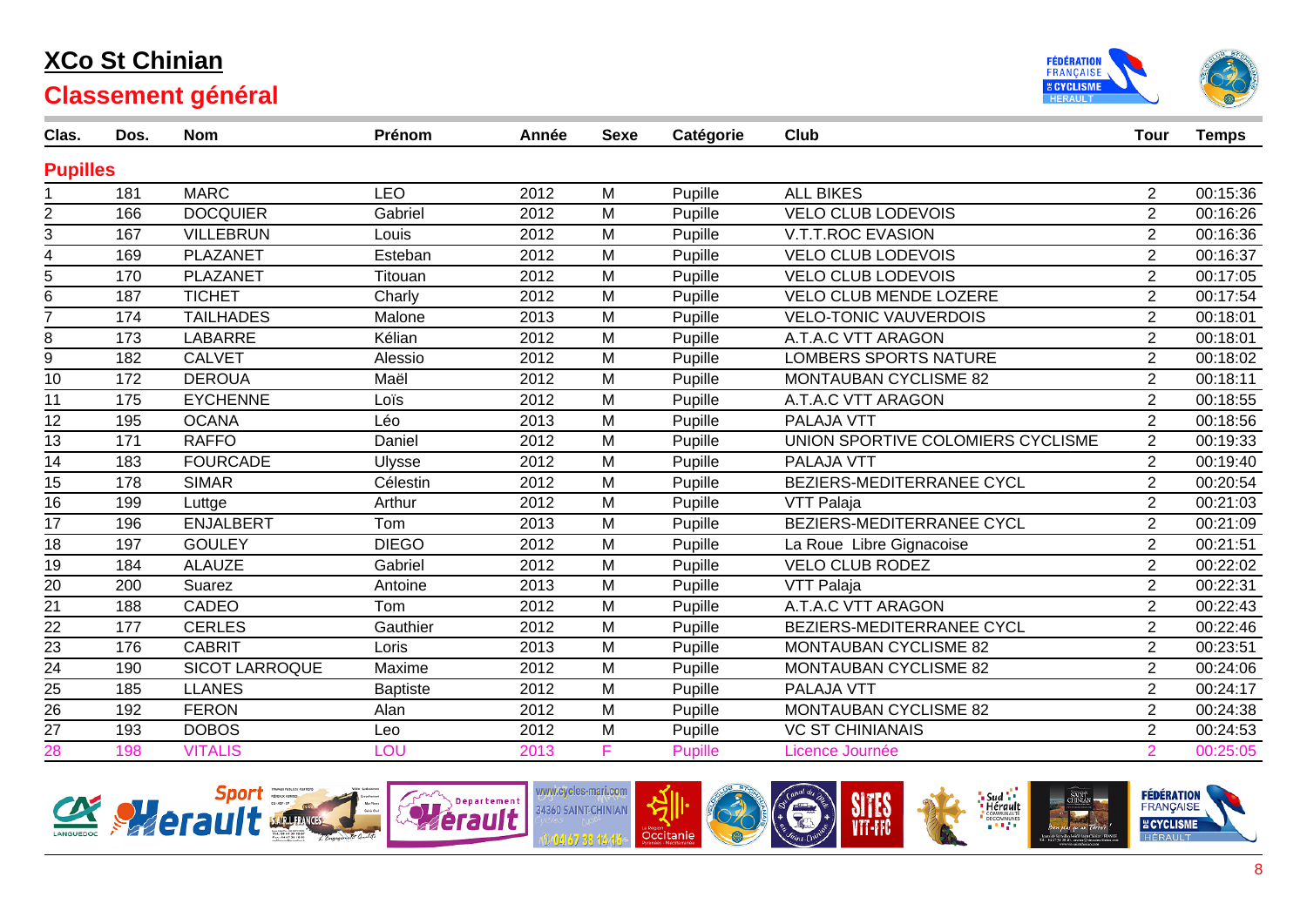

|  | <b>Classement général</b> |  |
|--|---------------------------|--|
|  |                           |  |

| Clas.      | Dos. | Nom             | <b>Prénom</b> | Année | Sexe | Catégorie | Club                             | Tour | Temps    |
|------------|------|-----------------|---------------|-------|------|-----------|----------------------------------|------|----------|
| 29         | 180  | GARCIA          | Remi          | 2012  | М    | Pupille   | <b>VC ST CHINIANAIS</b>          |      | 00:26:03 |
| 30         | 168  | <b>FICARA</b>   | Melvne        | 2013  |      | Pupille   | ASEI                             |      | 00:29:31 |
| 31         | 191  | FIEVET VATOU    | Alexandre     | 2012  | М    | Pupille   | <b>VELO CLUB LODEVOIS</b>        |      | 00:32:13 |
| 32         | 186  | <b>MIOCHE</b>   | Luka          | 2012  | М    | Pupille   | MONTAUBAN CYCLISME 82            |      | 00:17:29 |
| <b>DNF</b> | 194  | <b>NOUGUIER</b> | Pierre        | 2012  | М    | Pupille   | <b>BEZIERS-MEDITERRANEE CYCL</b> |      | 00:10:04 |

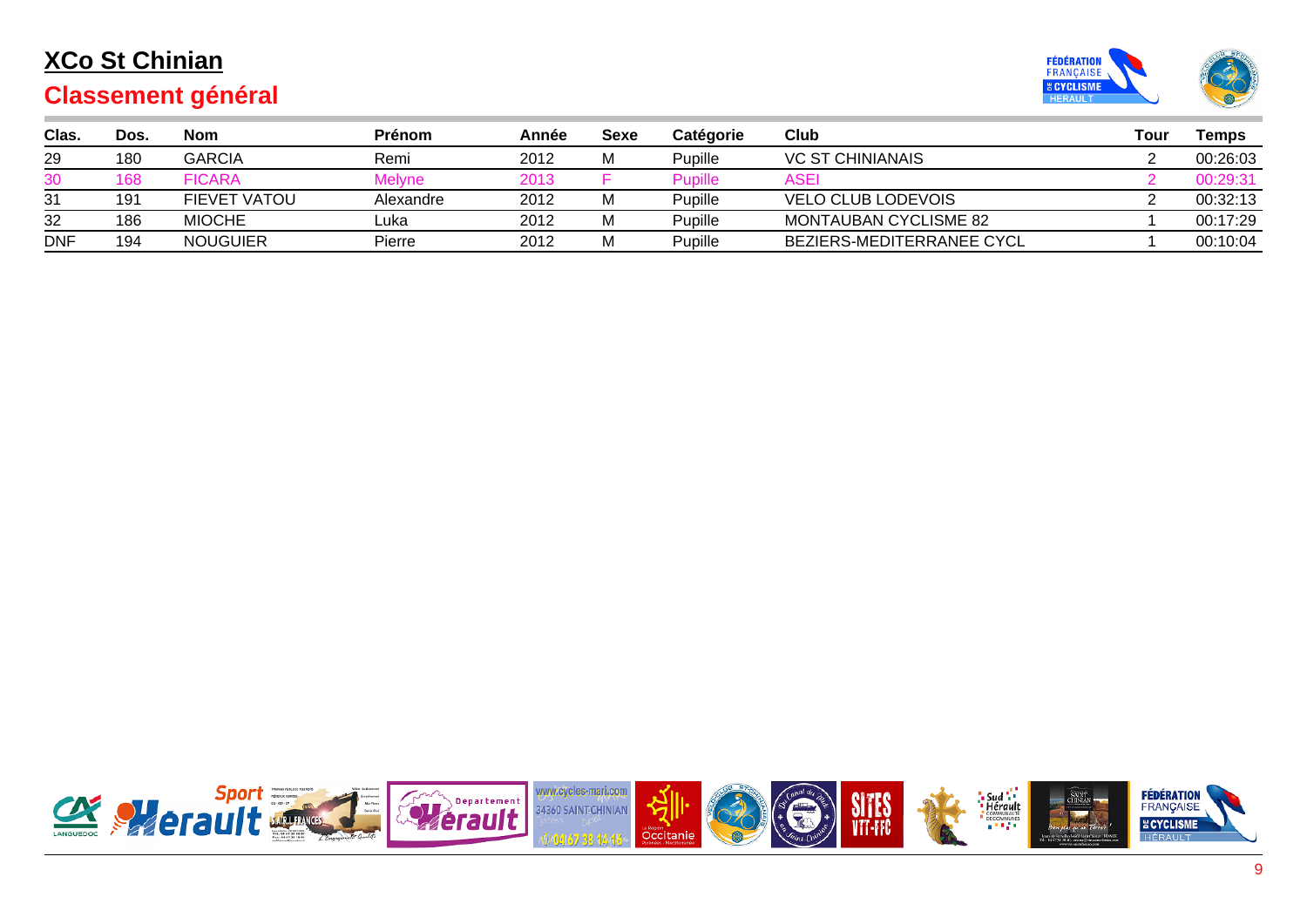

| Clas.        | Dos. | Nom    | <b>Prénom</b> | Année | Sexe | Catégorie    | Club              | Tour | <b>Temps</b> |
|--------------|------|--------|---------------|-------|------|--------------|-------------------|------|--------------|
| Pré licencié |      |        |               |       |      |              |                   |      |              |
|              | 99   | Suarez | Louis         | 2016  | M    | Pre-Licencie | <b>VTT Palaja</b> |      | 00:01:14     |